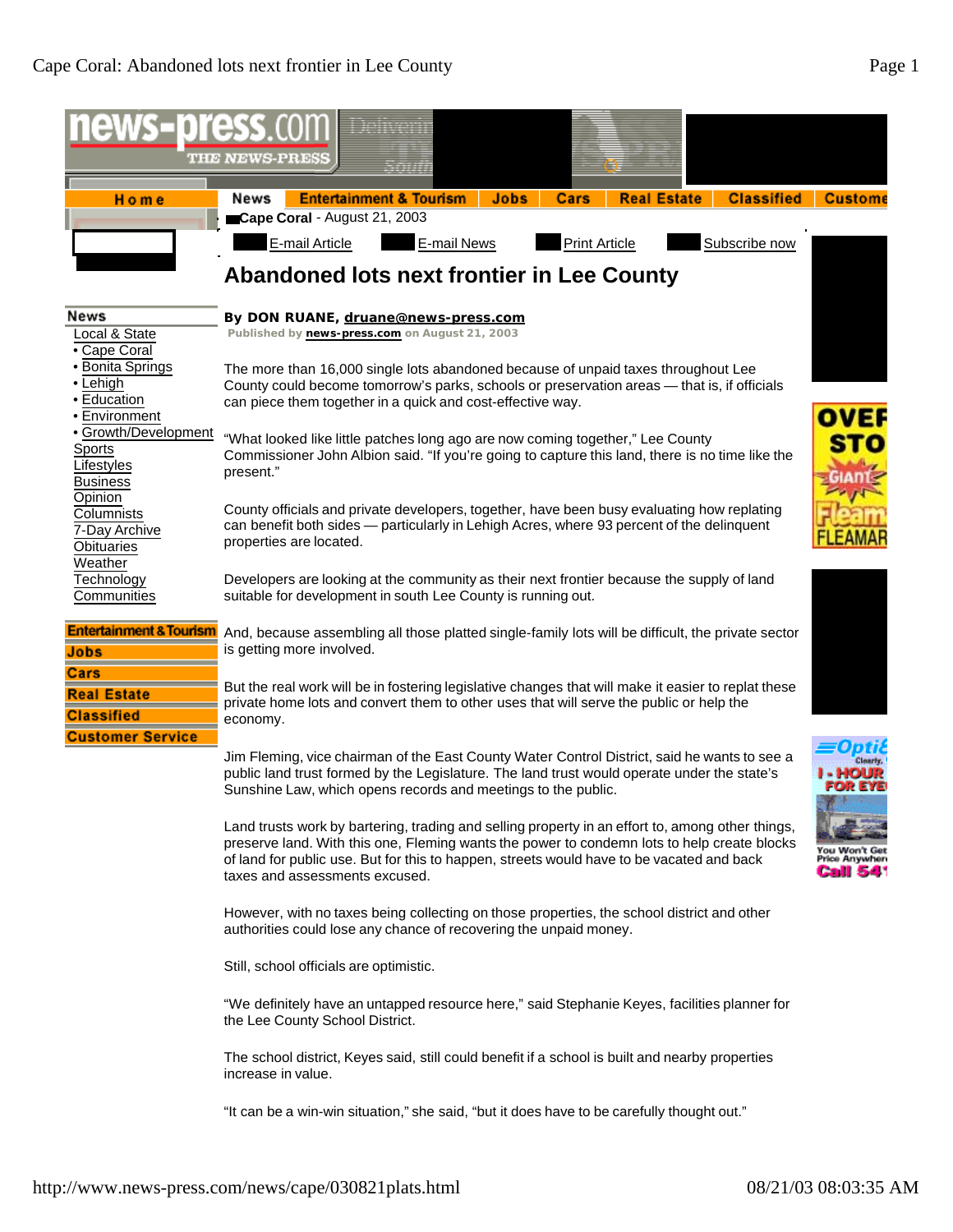Besides, developer David Graham said, doing nothing would reduce the quality of life for area residents.

The Bonita Bay Group vice president said that if nothing is done, there likely will be communities without parks and problems with their infrastructure, water quality and septic systems.

"That scenario is scary to look at," said Karen Forsyth, lands director for the county. She thinks this could be the future of Lehigh Acres and its potential for more than 300,000 residents. Currently, a little more than 38,000 people live there.

"The timing is right," Forsyth said. "Growth is driving the issue now."

The county holds 78,350 certificates, but that includes as many as seven certificates on many properties.

Last year alone, Lee County acquired nearly 18,000 tax certificates.

Jerry Jones of Northville, Mich., owns five of those properties and hopes a viable plan is worked out — soon.

"It's a drag," he said. "If I could find a way to get me some kind of benefit, I would like to benefit."

The county can expect to spend millions of dollars replatting the land.

Contacting the owners and taking over the 1,600 or so parcels to create a watershed in northern Lehigh Acres — mostly west of Sunshine Boulevard — would take nearly 8,500 hours of work and cost at least \$1.6 million.

"That proposal actually is a 10-year buying plan," Forsyth said. "We could condense it if I had a bigger staff."

Another hurdle, she said, is how to handle the bond requirements and law related to the East County Water Control District.

Both require the district to collect assessments from property owners, which means the county is charged along with everyone else. Also, the more land the county picks up through tax certificates, the more it will owe to the drainage district.

To address those concerns, about 50 planners, public officials, developers and others interested in the matter met last week at Edison Community College.

By the end of the seven-hour meeting, they agreed to form a steering committee to find out more about what needs to be done.

The aim is to form a task force of property owners, taxing authorities and others to study Lehigh Acres and draft legislative proposals.

But most agree that more information is needed about Lehigh Acres' needs to determine what should happen with the lots that are peppered throughout the community.

The one thing that has been documented about Lehigh Acres over the years is its need for more commercial space.

"Our commercial situation is in dire straits," said Fleming, who is also a real estate broker. "We're going to choke on our own residential growth."

So how do you pay for such a program?